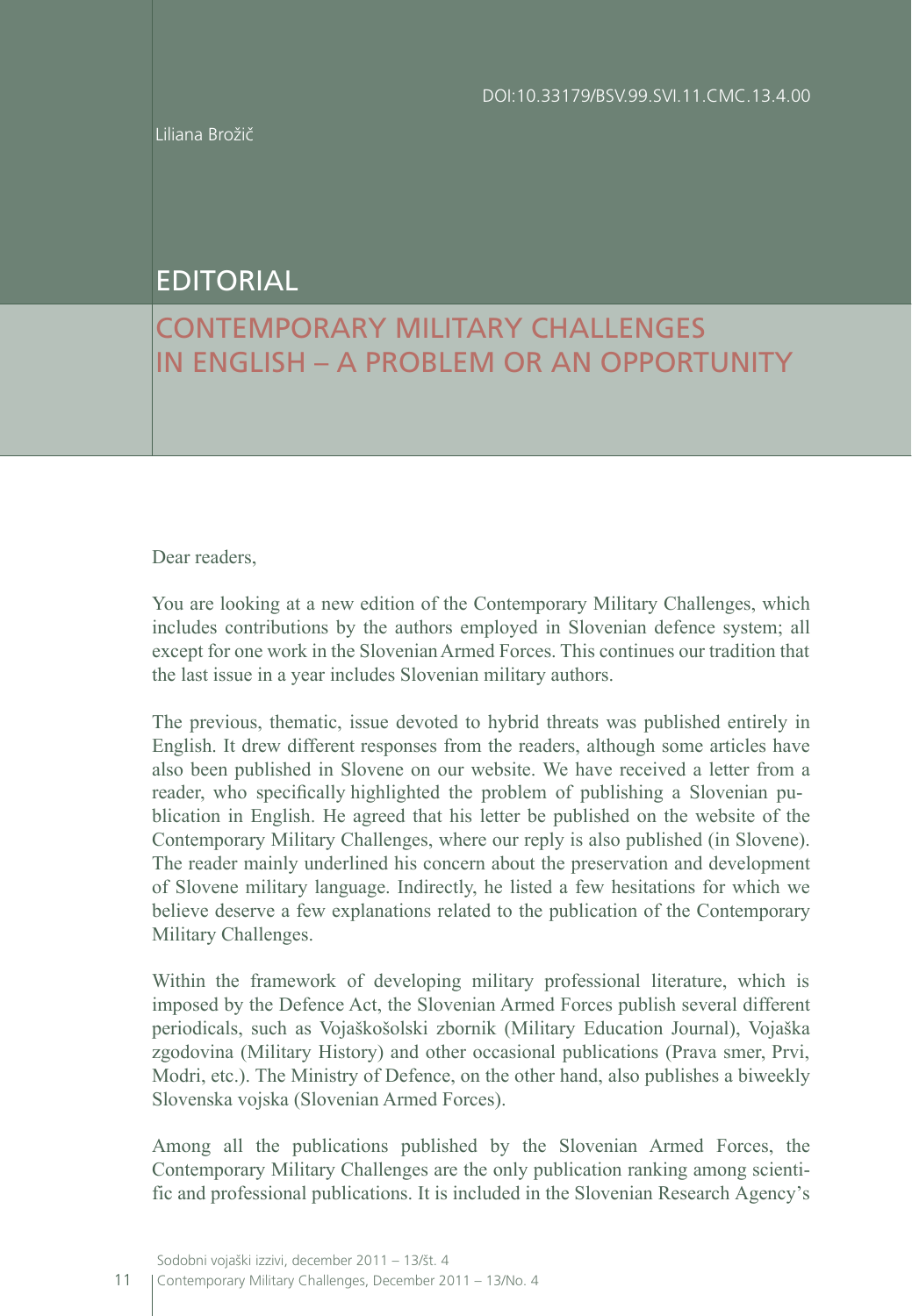list of magazines. One of the quality conditions for publications to be included in this list is that one of the four issues in a year be published in English. In line with the higher education legislation, the publication of articles in a periodical of such rank provides authors with habilitation points. Therefore, the authors take this as a form of motivation, both, for external scientists and experts as well as for those employed in Slovenian defence system.

The importance of developing quality Slovenian military scientific and professional subjects has been discussed in several articles by many Slovenian authors<sup>1</sup>. As for the younger generations, a number of experts and scientists from various faculties and other institutions have cooperated with our Editorial Board. Since the publication was indexed in an international database, the interest of foreign and Slovenian authors to publish in our publication has increased. All in all, the number of quality writers in Slovenian defence system has been increasing, which is evident from the articles and statistics published on our website.

The Editorial Board has developed links and cooperation with various command and staff schools in the EU and NATO. We exchange experiences, knowledge and new findings. We wish for other military experts and scientists to be able to publish their articles in the Slovenian Armed Forces publication, but our main wish is for other people from partner countries to be able to learn about our knowledge and experiences.

A value added undoubtedly lies in the exchange of articles with foreign military scientific and professional publications, and cooperation among editorial boards<sup>2</sup>. We have developed cooperation with the institutions such as Center for Civil-Military Relations from Monterey, USA; European Center for Security Studies George C. Marshall from Germany; Research Institute for European and American Studies from Greece and others.

Different experts take part in the process of developing Slovenian military literature, including proofreaders and translators. The cooperation of both has resulted in the publication of several Slovenian terminology handbooks and dictionaries<sup>3</sup>. We can thus write with an easy conscience that, we, at the Ministry of Defence and the Slovenian Armed Forces are doing our best to provide for quality development of Slovenian military literature and terminology. However, it is true that a lot remains to be done.

*<sup>1</sup> E.g.: Kranjc, Marijan F. (2005); Žabkar, Anton (2003); Žabkar, Anton (2004); Žabkar, Anton, Svete, Uroš (2008).*

*<sup>2</sup> E.g.: Parameters and Military & Society (USA), Romanian Military Thinking (Romania), Vojnotehnički glasnik (Serbia), Boletim, Proelium in Revista de Ciências Sociais e Politicas (Portugal).*

*<sup>3</sup> E.g. Dictionary of Engineering, Slovene-German military dictionary, Language handbook for interpreters and translators.*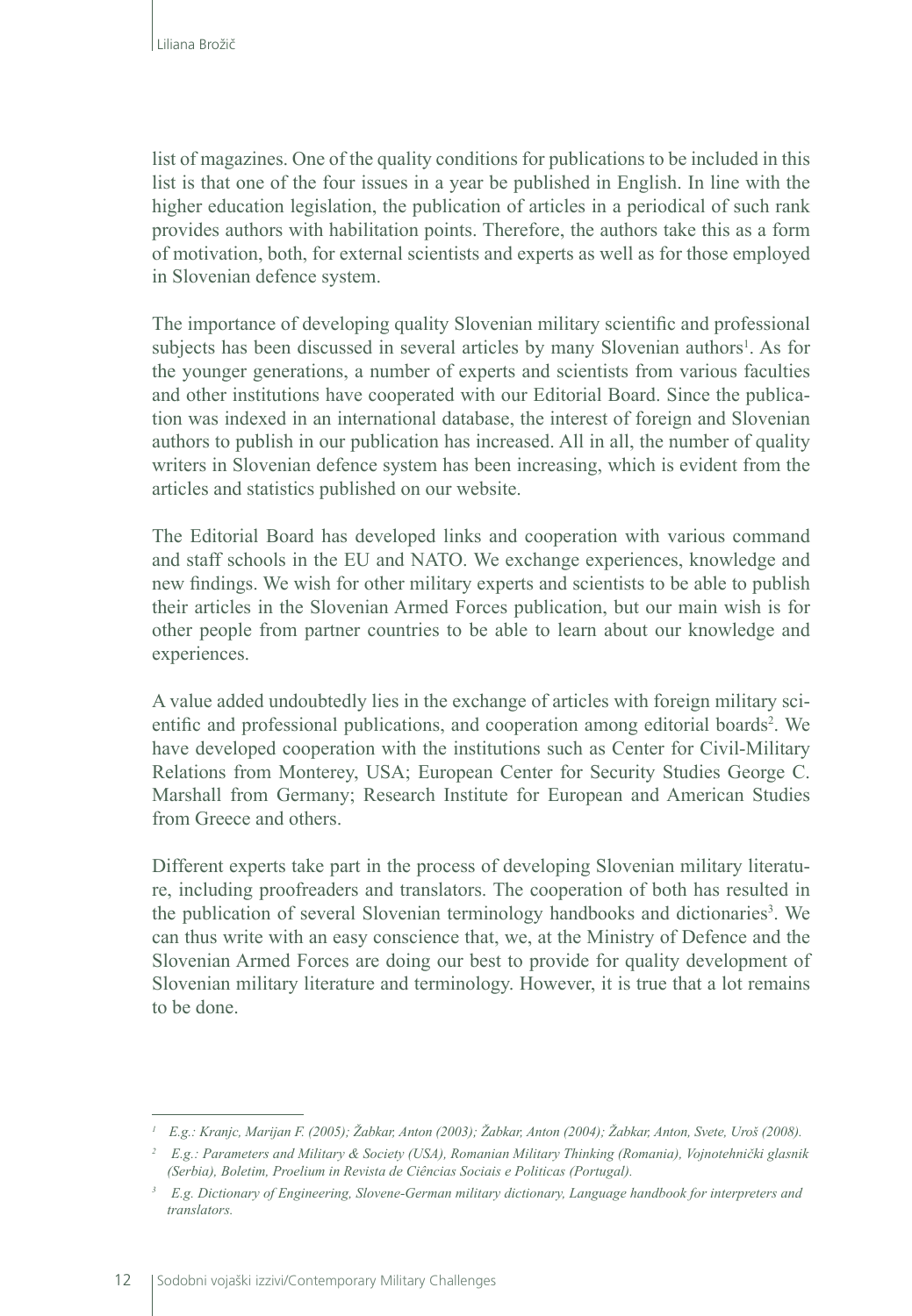Of course, the above-mentioned facts are not perceived as a reason to rest on our laurels. International security environment is a very dynamic one and the Slovenian Armed Forces constitute a part of it. Our daily routine in this environment represents a constant challenge and demonstrates a need for confirming our quality.

Personally, I am convinced that the Slovene language with a long tradition in the Slovenian Armed Forces is under no threat. I believe that today's membership and the role of our country in international structures differs a great deal from the one from our former common country. The proofreaders and translators, who have been supporting the making of the Contemporary Military Challenges for thirteen years, perceive the development of their domain as an every-day challenge rather than a problem. On the other hand, it also represents an excellent opportunity for the print media, the development of Slovenian military science and professional literature, and the exchange of knowledge with others.

The opinions of our readers are a precious stimulation for the reflexions about the accuracy of our goals and, of course, about the best way to attain them. In addition to other factors, our decisions have lately also been largely influenced by the financial aspects of publishing our publication.

As usual, we kindly invite all who would like to contribute to the development of military subjects to participate in the making of the Contemporary Military Challenges. You are, of course, welcome to contribute polemics and comments; however, professional and scientific articles written in line with the "Instructions for the Authors of Papers", which we publish at the end of our publication, are a better way of developing the quality of military literature.

In this issue of the Contemporary Military Challenges, Tanja Pečnik introduces a subject entitled *Geopolitical Determination of the Slovenian Armed Forces – Formation of Multinational Forces in the Area of Western Balkans*. Her aim was to verify the possibility of Slovenia or any of other former Yugoslav republics thinking about expanding their geopolitical influence by building closer military relations.

Comprehensive operations planning in NATO has been discussed by Jože Grozde who claims that the resolution of crisis in post-Cold War conflicts by using military force has proved ineffective, since it does not guarantee significant improvements in the security situation. NATO has introduced comprehensive operations planning in support of the comprehensive approach of the international community to the resolution of complex crises.

In his *Command and Control Paradigm in the Enforcement of Military Discipline*, Vojko Obrulj discusses military discipline from two aspects, i.e. as an individual's attitude towards military discipline, and as a behavioural discipline.